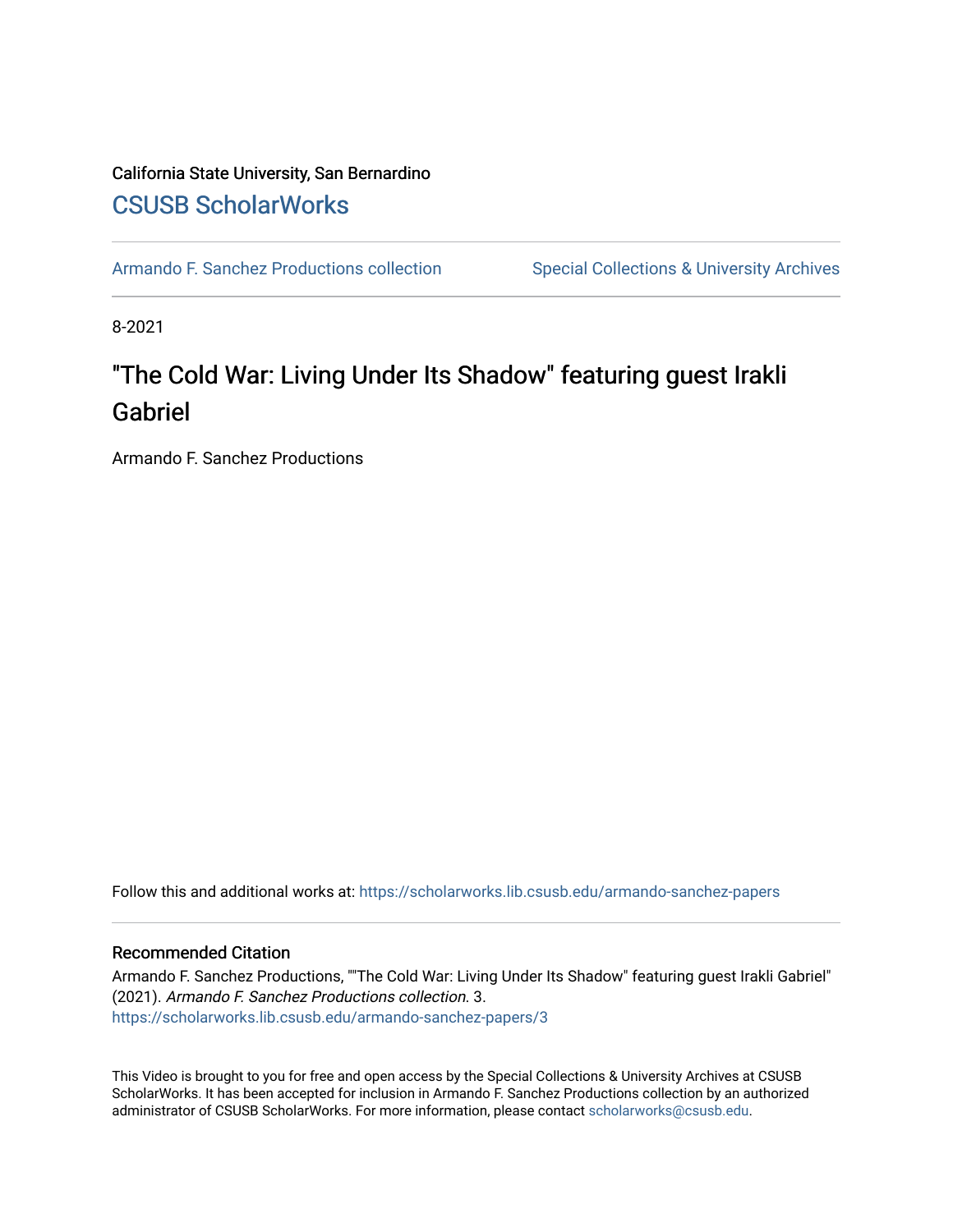Armando F Sanchez Production

## **The Cold War: Living Under Its Shadow**

Guest: **Irakli Gabriel**

Interviewer: Armando F Sanchez

August 1, 2021

Copyright © 2022 by Armando F Sanchez

Video Production: https://youtu.be/7BwIzdzh1wc

# **Irakli Gabriel**

*He was born in Georgia (former Soviet republic). He shares his memories as he grew up in Georgia. Irakli Gabriel is a song writer and singer living in Nashville, TN.* 

**Armando F Sanchez**: Ladies and gentlemen thank you for joining our program "The Cold War: Living Under Its Shadow" series.

This is a series of interviewing individuals who are directly impacted by it and are willing to come on the show and share how their personal stories surfaced how they were impacted their families were impacted and their views about it one person today that we're going to interview Irakli Gabriel who also goes by Dr. Duende. I like the title. He's in Nashville, Tennessee. He is a songwriter and he is also a recording studio person and the whole idea of writing music is an outstanding background I mean I'm thrilled about that before we introduce him. I want to take a second to thank a great poet David Dephy who put us in contact together so I want to thank David for taking the time to connect us as well. Irakli and his wife Anana Kaye continue to write music and recently were part of an album yes whispers and size that's a very touching song is this mostly in the because you're in Nashville is this mostly country and western or is it a different genre?

**Irakli Gabriel**: Oh, not at all this is not this record is not country-western and we definitely don't do country and western music. We're songwriters we love a lot of country music and you know songwriting is at the heart of country music and but this record is I don't want to say fusion but it's it has some European elements of classical music as well as sort of more traditional American folk and blues and rock-and-roll elements.

**Sanchez**: That's a cool interesting mix of we're going to have to do a different show on talking just about songwriting that is shared that as well what makes the interview very interesting for me and when we're talking about the Cold War is that you are you were born and raised in Georgia. The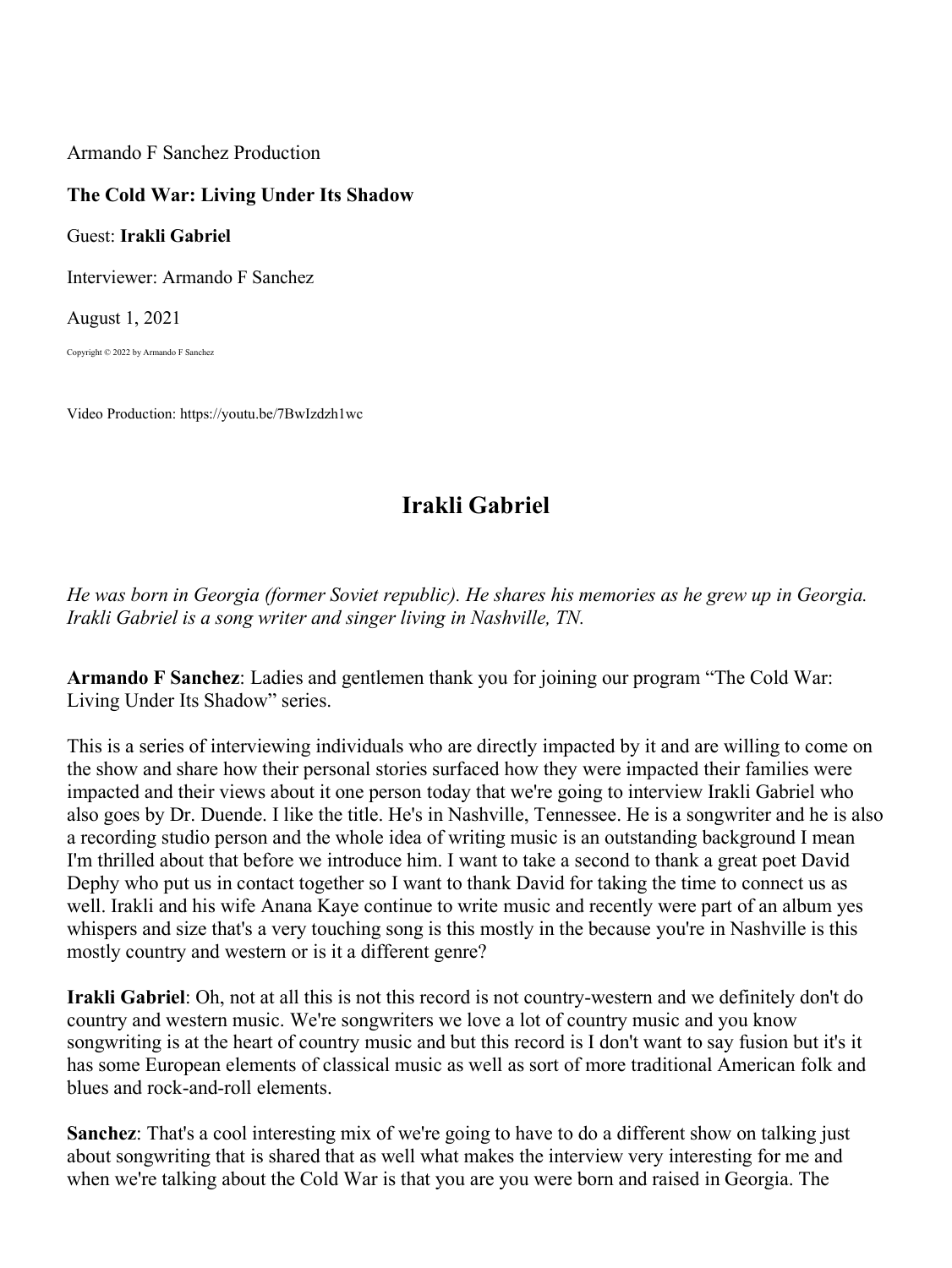country that at one time was under the Soviet Union (now Russia)and now it's an independent country. It has one of the points of fame is that Joseph Stalin was born.

**Gabriel:** Here we go, okay, I can't change history!

**Sanchez**: It was there.

**Gabriel**: Please don't yeah it's important to keep it as much as I don't like it we can't change it.

**Sanchez**: He was just if I can take you back and ask you to reflect on your childhood years living in the country of Georgia and living under the Soviet Union especially understanding that your country goes back almost to the Copper Age (4,500 B.C. - 3,500 B.C.). I mean your country has been around for centuries. Your people have known this area for centuries. So it's not like people move there (Georgia) all of a sudden. You were born there. What was it like? What was it like in your years living there?

**Gabriel**: Well, I mean in childhood I have nothing really bad to say it was as a childhood it was a wonderful thing. It was you know it was peaceful. I had a nice family up until a certain point everything was going great and it was pretty peaceful. However, you could as my memory as I'm jogging my memory a little bit starting around the age of seven or eight you know or six even when you start overhearing some news broadcast that your parents or your grandparents are watching or you start seeing newspapers. You realize that there's a problem going on in the war in the world and between two countries. You know which now we call Cold War right as we remember it because there was definitely an aura of threat and fear. Huge fear that the third world war would break out you know and the Americans were, of course, the evil imperialists and bad guys who are you know bloodthirsty and so on, and the Soviet Union we were at the time as it was portrayed as peace-loving. We just we're just wonderful you know we're just wonderful I don't understand with what's going on why what do they want from us you know that was the narrative that was constantly pushed. But it was pretty strong because you would think that the ghost of World War II was very much alive. You know you could see it everywhere. We grew up on the stories my both my grandfathers served there it was one horror story after another World War II of the Nazis. Most of the movies and television programming were still about the war documentaries so we grew up knowing that it's a very horrible thing that just happened recently and the idea of a third world war possibly happening and now with nuclear weapons I mean that's you know that's pretty terrifying to be hearing about it every day. You know so I do remember that. It's quite horrible, You know, of course, later I learned that Americans were fed a similar narrative how you know the evil Soviet Empire and Russians there just wanted to eat everything out then Americans were the good guys just defending themselves.

**Sanchez**: You know let me ask you about the narrative at that time was it the process that the United States was going to invade Russia and bomb everything or it was just going to happen from one day to the next for no reason whatsoever. Do you remember that kind of discussion?

**Gabriel**: Well, I remember the idea was then that you know I mean it's a fact there was an arms race right and both sides were blaming each other for constantly escalating it. They're (Soviets) saying that Americans you know want to dominate the world. I guess we're saying that the Soviets want to dominate the world. In retrospect, probably they both were absolutely right but it does sound terrifying. I would think like oh because you watch the movies of World War II and you see footage and you hear stories so in my head. You start imagining like, oh yeah, you know there's going to be a huge atomic bomb or a missile flying through the blue sky because those you know are the pieces of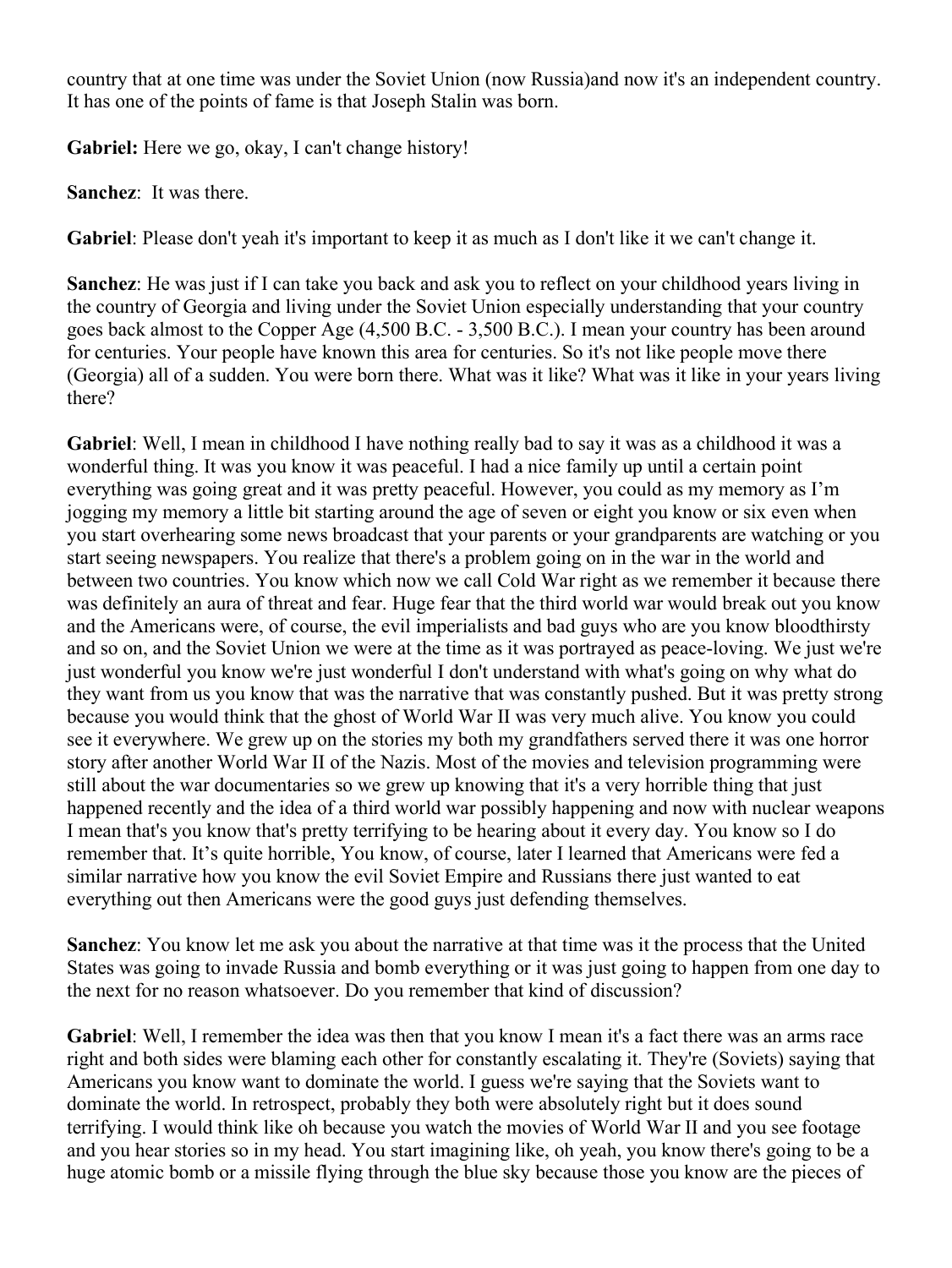training in schools and even in America. They said that they would have taught kids to go under the tables.

**Sanchez**: Wooden tables. Yes. Right because they don't catch fire in an atomic explosion.

**Gabriel:** Right yeah no radiation gets through that right yeah all right so we did that too and I mean it's ridiculous it's not it's pretty terrifying so I remember that then that was not a nice thing but other than that you know my family life and going out in the countryside and home those I have beautiful memories of my childhood in that sense.

**Sanchez**: As you were getting older, was there talk about you having to serve in the Russian military?

**Gabriel**: Absolutely, you were going to have to be conscripted there. You knew that Afghanistan was happening so everybody who had a son male kid was deadly afraid that eventually, the time would come time to serve. They were very afraid. My grandparents and my parents to the point that I think when I was 10 or 12 or something and that would have been you know maybe like 1985 or something like that before the Russians withdrew, my parents and grandparents tried to bribe some doctor or something to make you a little story history that I have a serious medical condition that I could serve that was a common thing to do but yes definitely we were it was you know there were stories after story just like Americans in Vietnam of you know kids going off there and they're coming back in coffins. Yeah, that was a big thing.

**Sanchez**: How did you manage to leave Georgia and become part of the world citizenship around and then go to the United States?

**Gabriel**: Well, that's the interesting thing because technically I was never a refugee in a sense because I left Georgia at a seemingly very optimistic and wonderful time right in 1991. Right after Georgia declared its independence after this huge movement for Georgian independence, happened huge demonstration protests, and big turmoil, it seemed like you know a big dream was achieved. We had our first democratically elected president that was hugely popular at the time. There were a lot of new opportunities and reasons for optimism or so it felt I managed. I happened to enter a writing competition in a foreign language in German. I won and as a prize, it was a one-year exchange program abroad and it was like a thing you just won. It was really good you're going to go abroad for one year and it's a good experience and you're going to come back and we're going I was going to continue studying at the university in Georgia maybe like international relations or something. That was like a big thing everybody was like you should do that. But as I left and I had to go to Norway, which I love very much to this day, the things in Georgia just started deteriorating very quickly and rapidly. I mean, unimaginably rapidly, like within months I'm talking about where in June of 1991 and seemingly everything's okay and in September to October everything's upside down and it's already like heading towards full-on civil war. They [Soviets] overthrew the president, the supporters of the president, and the opposition who became the position. There it was just a full-on brutal war, a civil war so I was in shock because all of a sudden you were in Norway living in a host family with Norwegians you're studying, and then you can't go back. All of a sudden your country is up in flames. You're cut off completely and you know back in the day it's something no internet, nothing. You're getting some letters every once in a while. The phone works because most of the time it doesn't. You can't get through so if you can't get through someone you can't even hear their yelling. They're saying, no, it's horrible, don't come back, do whatever it takes not to come back and it was pretty wild. It's just so often like okay well what does that mean?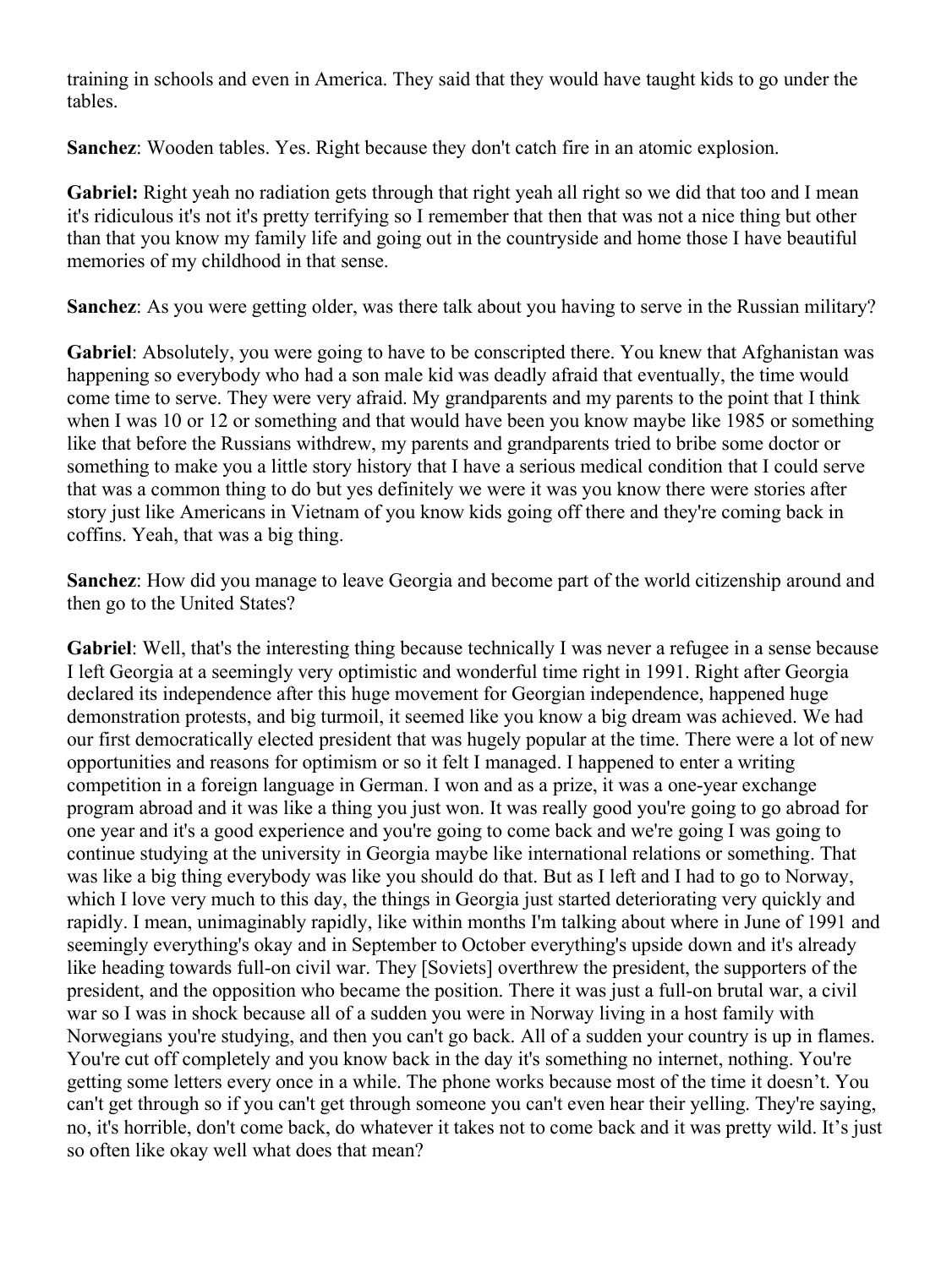**Sanchez**: How did you feel? I mean you sound like you were close to your grandparents to hear them tell you don't come back.

**Gabriel**: It is very serious because I would never imagine it because they were reluctant to let me go because they love me. You know there were a lot of good things happening in Georgia at the time. It seemed like it was changed for the better. It seemed like that so when they say to their only grandchild and my parents to their only child like you know there's no way you can come back. Man, it's like you're gonna die. It's just bad. You know it's gonna be bad. You know it's serious because they would never say that so I didn't have I didn't feel like I have my choice but I mean honestly I was so disillusioned and so heartbroken that such a divide happened in a country in a society that seemingly just months ago was very united and very optimistic. It was a big lesson of how quickly things can escalate and turn into just a complete nightmare. It's very weird.

**Sanchez**: Did you ever get a chance to go back and see your grandparents?

**Gabriel**: Yes, I thank God. They lived a very long life. They both passed away five-six years ago in their 90s so after the year 2000 things got better. I went quite frequently and got to spend some time with my mom and question come up.

**Sanchez:** Something because of what you were sharing we were talking about your upbringing and how your parents and grandparents impacted you because they went from close to the end of World War II up until they passed away. How do you see their lives having been impacted by the Cold War living in Georgia?

**Gabriel**: I think well my grandparents lived through something much worse than the Cold War and then the 70s and 80s I mean it was a piece of cake compared to the 1930s and 40s because of the Stalinist repression and then subsequent World War II. I mean that's like very serious business. I don't know a single family in Georgia really who didn't lose a member of their family to the concentration camp in Siberia or they were just straight up executed for I don't know what reason. You know, anybody could have been declared the enemy of the people. It was very common for people to be taken away and disappeared overnight. So they live through that and then they come then the war comes right and the war didn't physically come to Georgia. The Nazi Germans never quite made it there. They were stopped by Stalingrad but my grandfather was in Stalingrad. He fought there and his two brothers died in the war. He got wounded but miraculously survived and came back. It's like every family has a story like that. So when you are raised on that and you grew up with that yeah I can only imagine what they went through. That's not a joke.

**Sanchez**: It sounds to me that because they were so loving that they tried to shelter you away from all those stories.

**Gabriel**: Yes, you were absolutely right I wouldn't I would because you know on tv and in stories, the World War II theme was over and over and over again every second. Other movies were about World War II. You'd see this documentary footage and the films that were made it's horrible. I mean, it's really heavy to watch. I watch them sometimes now and again. I rewatch them and it's pretty traumatic. I think for a kid to be watching that but that's all that was happening. I would sometimes ask my grandpa things and he wouldn't want me to watch those things. He'd always like to make some kind of joke and tell a funny story about the war but once he said oh I was like well how was Stalingrad? Did you know grandpa like did you shoot Germans, Did you kill them? He was like oh yeah I remember like one time I went out for a smoke after you know bombing and shelling were over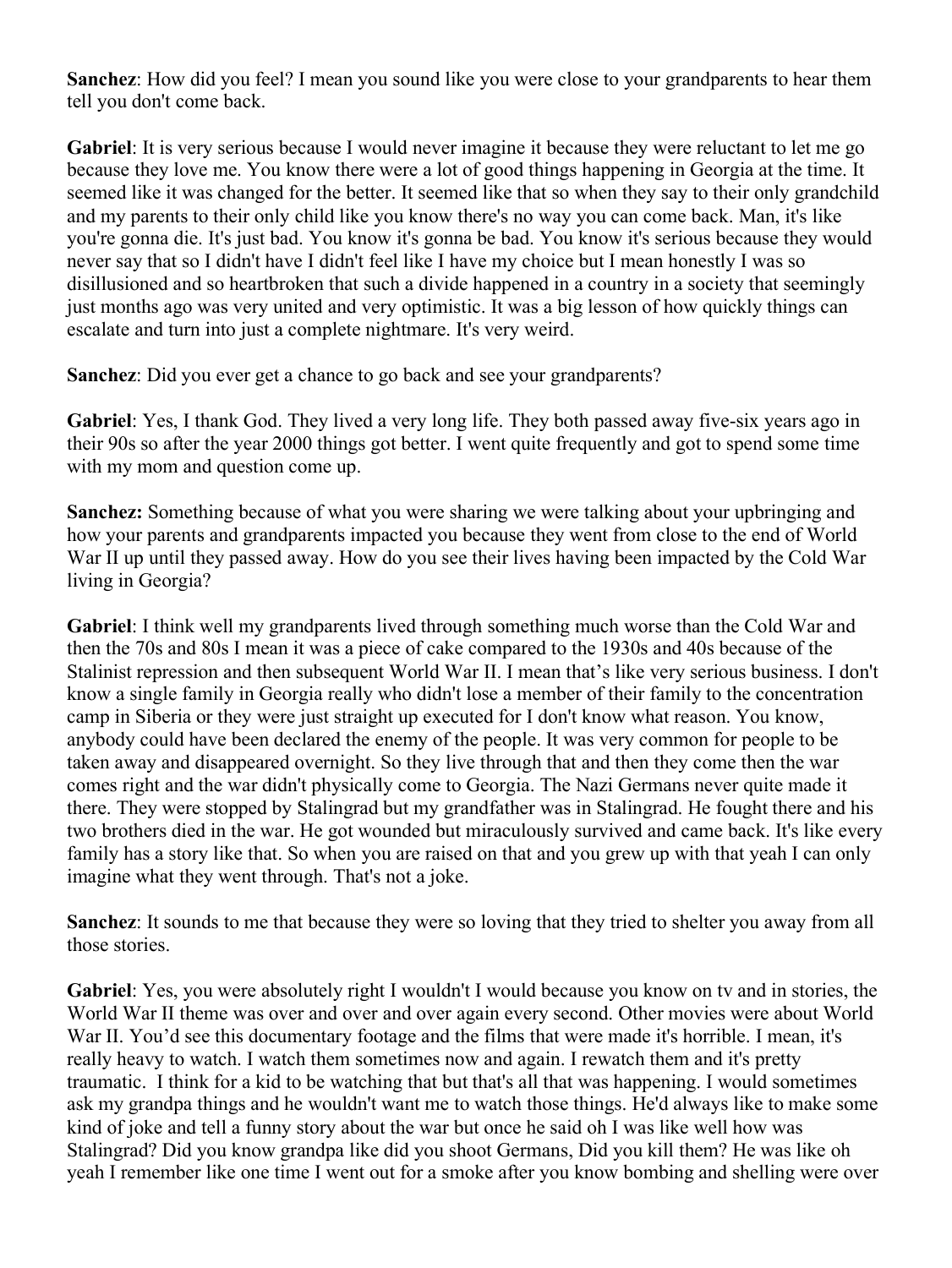and I saw the kids and they were sledding and I just walked over there and I was wondering what they were sledding on and then I realized it was frozen corpses that they were using as sleds and after that I was like I don't think.

**Sanchez**: I'm gonna ask you more questions. You're beginning to sort of become aware of the cruelty that was aware. No more questions! You know were you ever in a situation where you know when you were a child not to say certain things or you weren't supposed to you know shout out anything as a child that you may have heard from someone else a sense of silence.

**Gabriel**: Up to I think to the Perestroika at Glasnost time. You remember those terms which are the mid-80s after Gorbachev 1987-88. It was pretty tight, especially my grandparents and parents were like don't say this there and there we may say this in the family but don't repeat it or something like that whether it was a joke or whether it was some kind of critique of a government or something like that. I was like I'm the strict orders not to say unnecessary things once. My uncle was always the rebel in the family he was the closest person to me you know to this day and you know he was very vehemently anticommunist and he would not hold back and say stuff to me and I would pick it up and once I said all those communists blah blah and you know I remember my grand grandmother and grandfather, they just like the lost color in the face. They're just so frightened they're like who where did you hear that what's going on where are we all screwed doomed you know he's gonna repeat it we're gonna be we're gonna lose our jobs or they're gonna arrest us. But, you know, none of that happened. It was things were already a little better it's just old habits hard to break. Oh, I mean, how clear I mean if you see your fathers and your grandmothers you know taken away from you like they did as they lived through the 1930s during the repressions but one wrong thing and you know there's a knock on your door and you're taken away and that is it. I mean that's it you know you're gone. That's what I mean can you I can't imagine that I mean I've heard those stories so I was brought up on them but I still cannot imagine that I mean it's a terrifying thing anybody could have been an enemy of the people for whatever reason. People were writing letters ratting their neighbors out and their relatives sometimes they were forced to you know name names give lists of like well okay well we'll spare you but you gotta give us a list of those people you know and whom am I going to sacrifice. I mean it's just we don't want that.

**Sanchez**: Hopefully, that won't come back anywhere in the world.

**Gabriel**: Yeah, I'd like to be optimistic.

**Sanchez**: Lets we'll continue to do so.

**Gabriel**: I'm with you.

**Sanchez**: We are coming to the end of the show two things number one I'd like to invite you to share with us if you have anything where our viewers can learn more about your creativity work? Gabriel: Sure, I would love to let everyone know that I have a musical one video project with my wife Anana Kaye. We make records and our recent record with a great American songwriter artist who sadly passed away last year. His name was David Olney and we're very proud of this record. It's a very personal record for us that got it was released just recently in March. We are very grateful we got very warm feedback and great reviews all over the world and I'm very proud of it it's called "*Whispers and Sighs*" and check it out and our website is anannakay.com maybe you can write it or I'll write right and I would really appreciate people checking out if you know they're interested in you know some music.